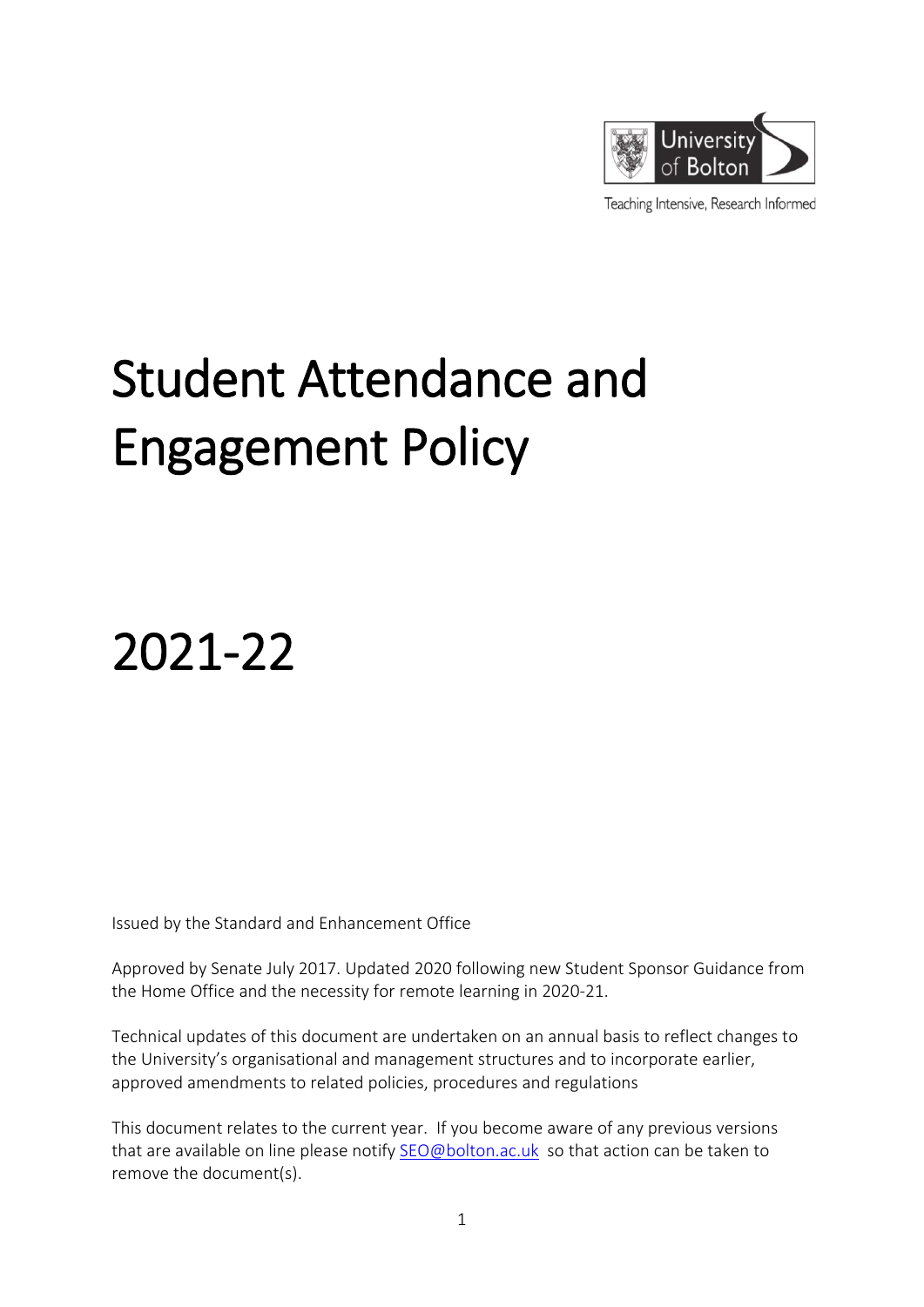#### **Contents**

| 1.                                                                          |     |  |  |  |  |  |
|-----------------------------------------------------------------------------|-----|--|--|--|--|--|
| 2.                                                                          |     |  |  |  |  |  |
| 3.                                                                          |     |  |  |  |  |  |
|                                                                             | 3.1 |  |  |  |  |  |
| 3.2<br>3.3                                                                  |     |  |  |  |  |  |
|                                                                             |     |  |  |  |  |  |
|                                                                             | 3.4 |  |  |  |  |  |
|                                                                             | 3.5 |  |  |  |  |  |
| 4.                                                                          |     |  |  |  |  |  |
| 5.                                                                          |     |  |  |  |  |  |
| 6                                                                           |     |  |  |  |  |  |
|                                                                             |     |  |  |  |  |  |
|                                                                             |     |  |  |  |  |  |
| ANNEX C: ENGAGEMENT POLICY FOR INTERNATIONAL POSTGRADUATE RESEARCH STUDENTS |     |  |  |  |  |  |

Note:

The policy is intended to be applied flexibly in the recognition that the external environment is subject to change and a variety of unforeseen circumstances may arise. The Chair of Education Committee and Deputy Chair of Senate are authorised to make reasonable and proportionate amendments in implementation as required.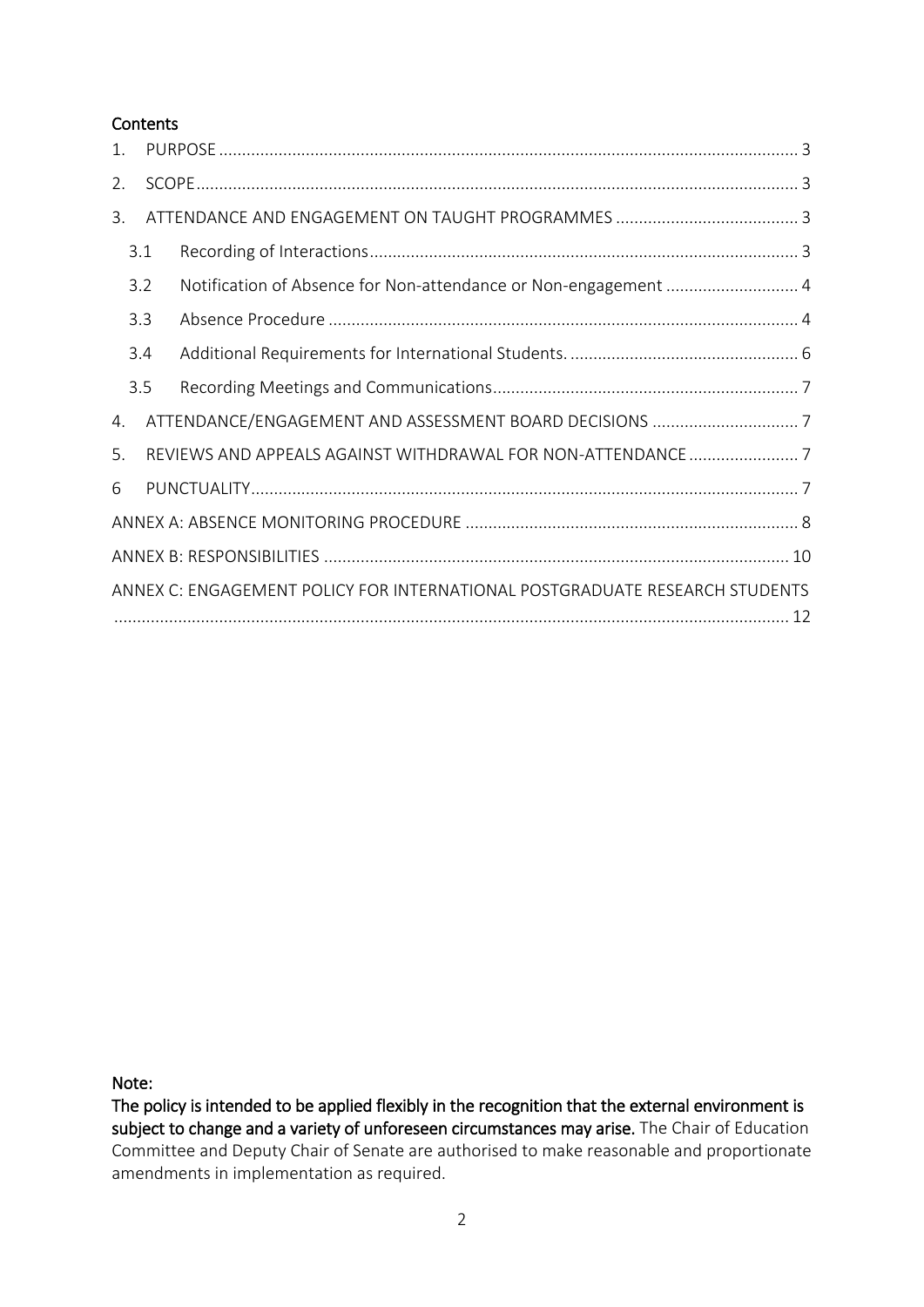# <span id="page-2-0"></span>1. PURPOSE

- 1.1 In ensuring that its students are presented with the best opportunities to succeed on their programmes of study, the University expects full attendance/engagement with scheduled sessions and activities. Evidence indicates that interaction with scheduled sessions and activities is fundamentally connected to student outcomes and allows students to work effectively alongside their tutors and peers.
- 1.2 The University recognises that there are circumstances when a student may legitimately be unable to attend and engage when required and here effective communication with the tutors concerned is fundamental to allow support measures to be put into place as appropriate.
- 1.3 This document sets out the University's expectations in relation to the recording and monitoring of student attendance, engagement and absence, and the actions to be followed when attendance drops below a set threshold.
- 1.4 The policy also outlines measures which may be taken in the event of student lateness, with the recognition that punctual attendance at scheduled sessions prevents unnecessary disruption to learning and is a matter of courtesy to the tutor and peers.

## <span id="page-2-1"></span>2. SCOPE

- 2.1 This document applies to all students studying on a University taught programme of study, including those who are sponsored under Tier 4 or the Student Visa Route. Supplementary requirements for this group of international students are highlighted within.
- 2.2 It is recognised that there may be programmes with additional attendance requirements, such as those accredited by a professional body and apprenticeships. Where such additional requirements apply, the University will expect students to comply with these requirements.
- 2.3 Students studying at partner institutions may be subject to a local attendance policy, set by the partner. That policy should meet the minimum expectations outlined in this framework. If the policy is different to the University's policy, it will be communicated to students by the partner institution.

#### <span id="page-2-2"></span>3. ATTENDANCE AND ENGAGEMENT ON TAUGHT PROGRAMMES

#### <span id="page-2-3"></span>3.1 Recording of Interactions

3.1.1 The University expects full attendance and engagement with scheduled sessions and activities. These may include face-to-face or online lectures, seminars, workshops, work-related learning, project supervision, tutorials and other set interactions which are set out in Module Guides and on the Virtual Learning Environment (VLE).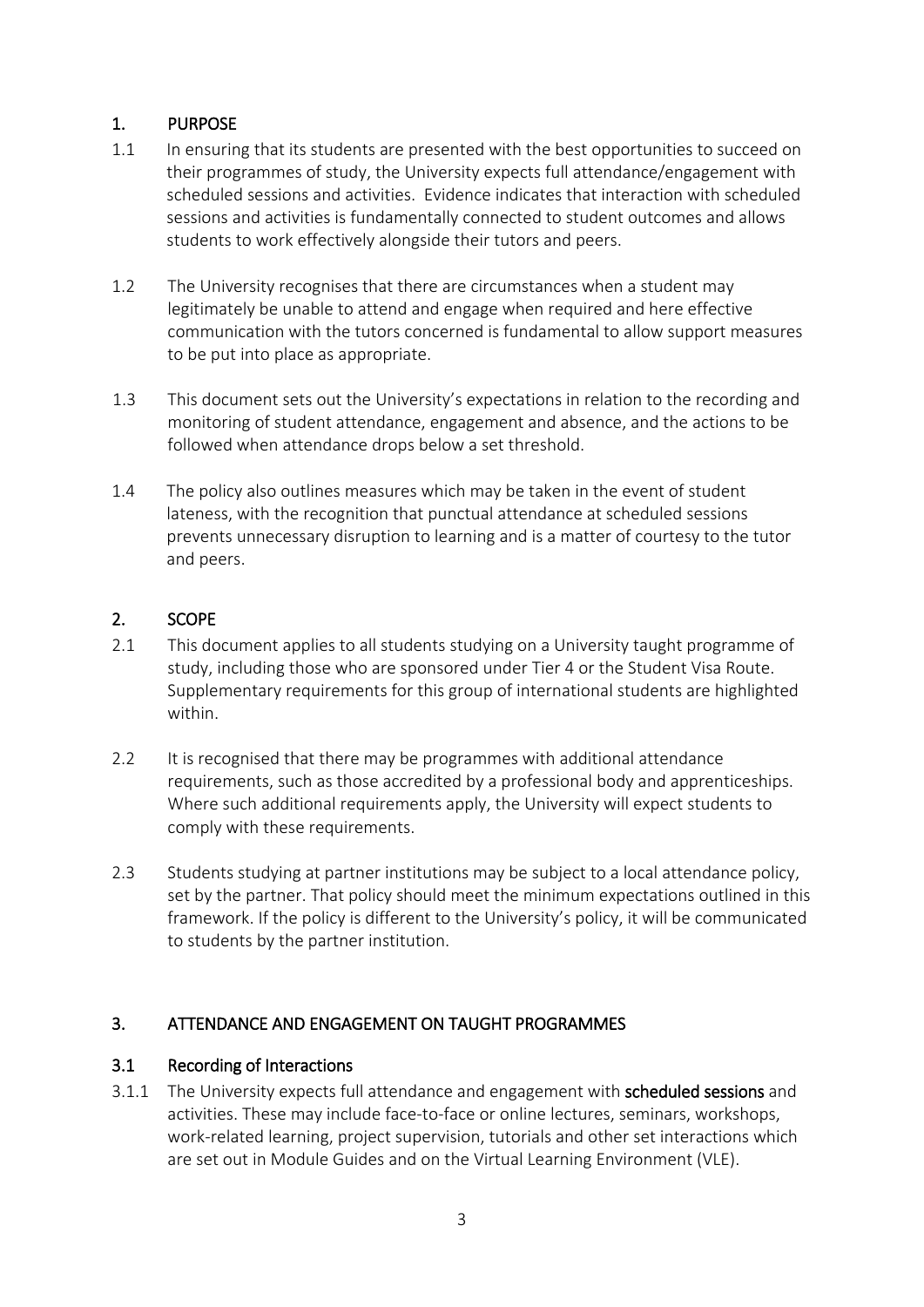- 3.1.2 Students are required to indicate their on-campus or remote attendance of scheduled sessions by "checking in" on the *MyBolton App* at the start of the session, using a onetime code provided by the Module Tutor. Attendance is then verified by the Module Tutor. If a student is unable to "check in" at the start of the session but is attending the session, they should alert the Module Tutor of this.
- 3.1.3 If, for good reasons, students are unable to attend a scheduled session, they are expected to notify the Module Tutor and engage with session tasks set on the VLE, or otherwise communicated.

#### <span id="page-3-0"></span>3.2 Notification of Absence for Non-attendance or Non-engagement

3.2.1 Students who for valid reasons are unable to attend or engage satisfactorily with a session or sessions within a week may request a "notified absence" be recorded on the register.

Please note that normal work demands on the part of an employer and holidays will not normally be viewed as valid reasons for absence.

3.2.2 Students may request a "notified absence" from their studies by contacting the Programme Leader\* by email, copying in their Personal Academic Tutor. The student should explain why they are requesting the absence. The Programme Leader and Personal Academic Tutor may, if they deem it appropriate, ask students to provide documentary evidence\*\* of the reason for their notified absence.

Where a student is unable to attend and engage in module activities and complete assessments before the end of a module, a request for Mitigating Circumstances should be submitted together with documentary evidence.

It may also be deemed appropriate for a student to pause (suspend) their studies until such time that they can re-engage.

\* In large cohorts of students this may be the Cohort Leader.

\*\* Examples of documentary evidence for notified absence include scans of official letters, e.g. from a medical professional, a legal professional, your employer; medical or death certificates and official reports.

#### <span id="page-3-1"></span>3.3 Absence Procedure

- 3.3.1 Regardless of whether absence is notified or unauthorised, the University regards absence from study as a concern for a student's progression and achievement, as a substantial amount of delivery may have been missed. The University therefore has a prescribed Absence Monitoring Procedure which is set out in Annex A and outlined in this section.
- 3.3.2 Early Intervention: Communication between Personal Academic Tutors and students is essential where problems with attendance come to light. Where registers show any short periods of absence or emerging patterns, the Personal Academic Tutor will discuss reasons for these as part of a routine one-to-one tutorial. Early referral to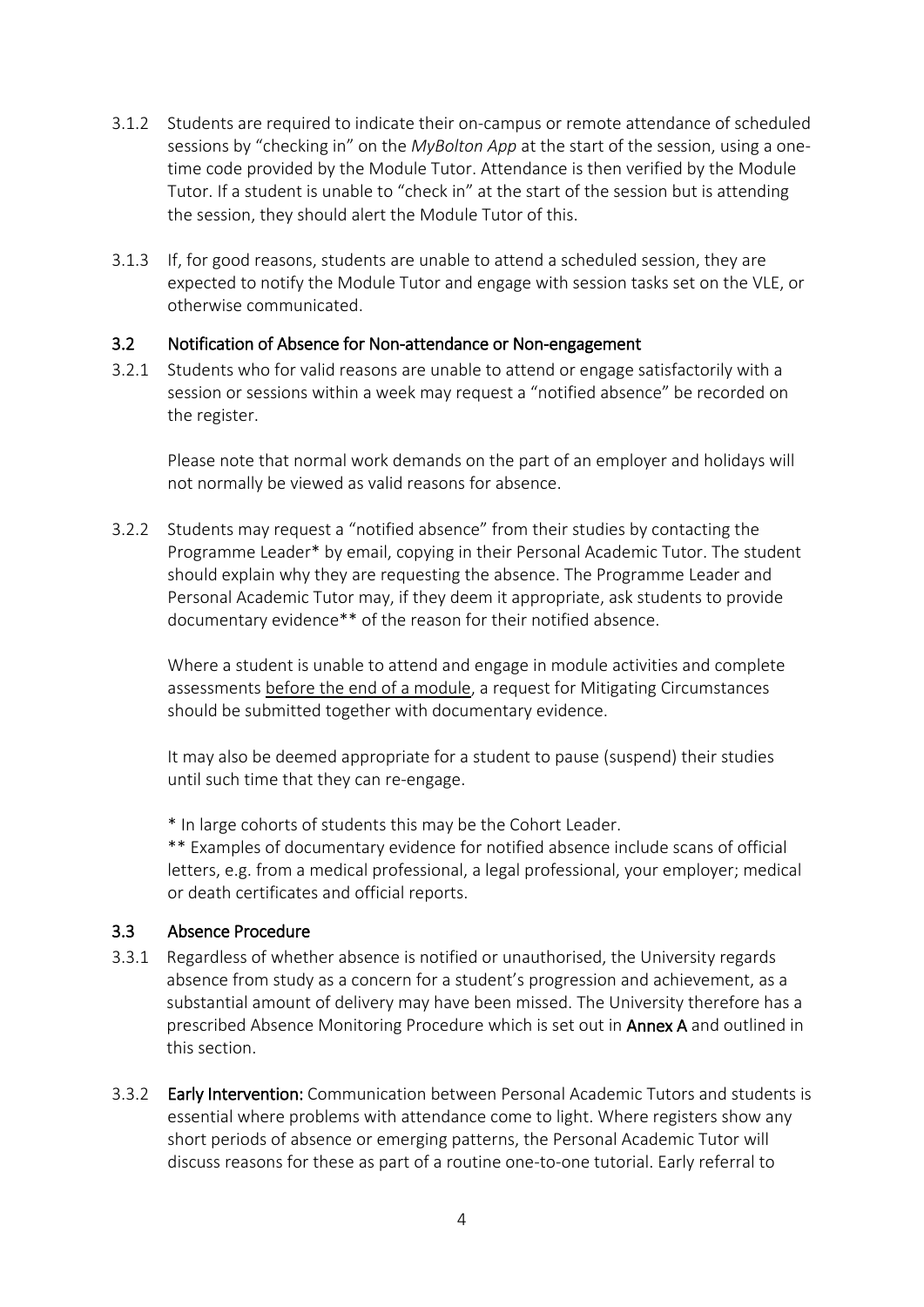other support services, where appropriate, is paramount. The importance of attendance and engagement should be clarified by the Personal Academic Tutor and strategies to improve these discussed with the student.

- 3.3.3 Stage 1: Absence Concern Email: Where a student's attendance (notified or unauthorised) falls below the 80%\* threshold in any given month, they will be sent an Absence Concern email from their Personal Academic Tutor, which highlights the implications of unsatisfactory attendance and identifies support services available.
- 3.3.4 Stage 2: Initial Absence Concern Meeting: Where a student's attendance (notified or unauthorised) is below 80%\* in the 2 weeks following the sending of the Absence Concern Email, they will be invited to an Absence Concern Meeting with their Personal Academic Tutor and Programme Leader. This may be conducted face-to-face or via a video call as appropriate.

At the meeting the Personal Academic Tutor (or a nominee) will consider the stated reasons for absence and whether absences were unauthorised or notified, together with any evidence provided by the student to explain their absences. Where it is identified that students require additional support, they may be referred to an Enhanced Personal Academic Tutor or other University Services, and/or be given a Supported Study Plan. If appropriate, options for pausing studies (suspension) will be explored with the student.

If the lack of attendance and engagement is not explained adequately, an *absence warning* may be issued and an *Attendance and Engagement Plan* drawn up with timescales included. Students will be asked to agree to a statement which states that they will comply with the requirements set out in the plan.

Where a student does not attend the meeting without a valid explanation, this will take place in their absence, and a *Formal Absence Warning* may be issued, alongside an *Attendance and Engagement Plan.* 

3.3.5 Stage 3: Final Absence Concern Meeting: Where a student's attendance (notified or unauthorised) is below 80%\* in the 2 weeks following the Initial Absence Concern Meeting, they will be invited to a further (Final) Absence Concern Meeting with their Personal Academic Tutor and the Academic Co-ordinator for Recruitment and Retention (or a nominee). This may be conducted face-to-face or via a video call as appropriate.

At the meeting the stated reasons for continued absence/lack of engagement and evidence provided by the student to explain their absences will be considered. Where there are valid reasons for continued absence, options for further referral and/or pausing studies (suspension) will be explored.

If the lack of attendance/ engagement is not explained adequately, a Final *Formal Absence Warning* may be issued (following the initial Formal Attendance Warning). A further *Attendance and Engagement Plan* will be drawn up with timescales which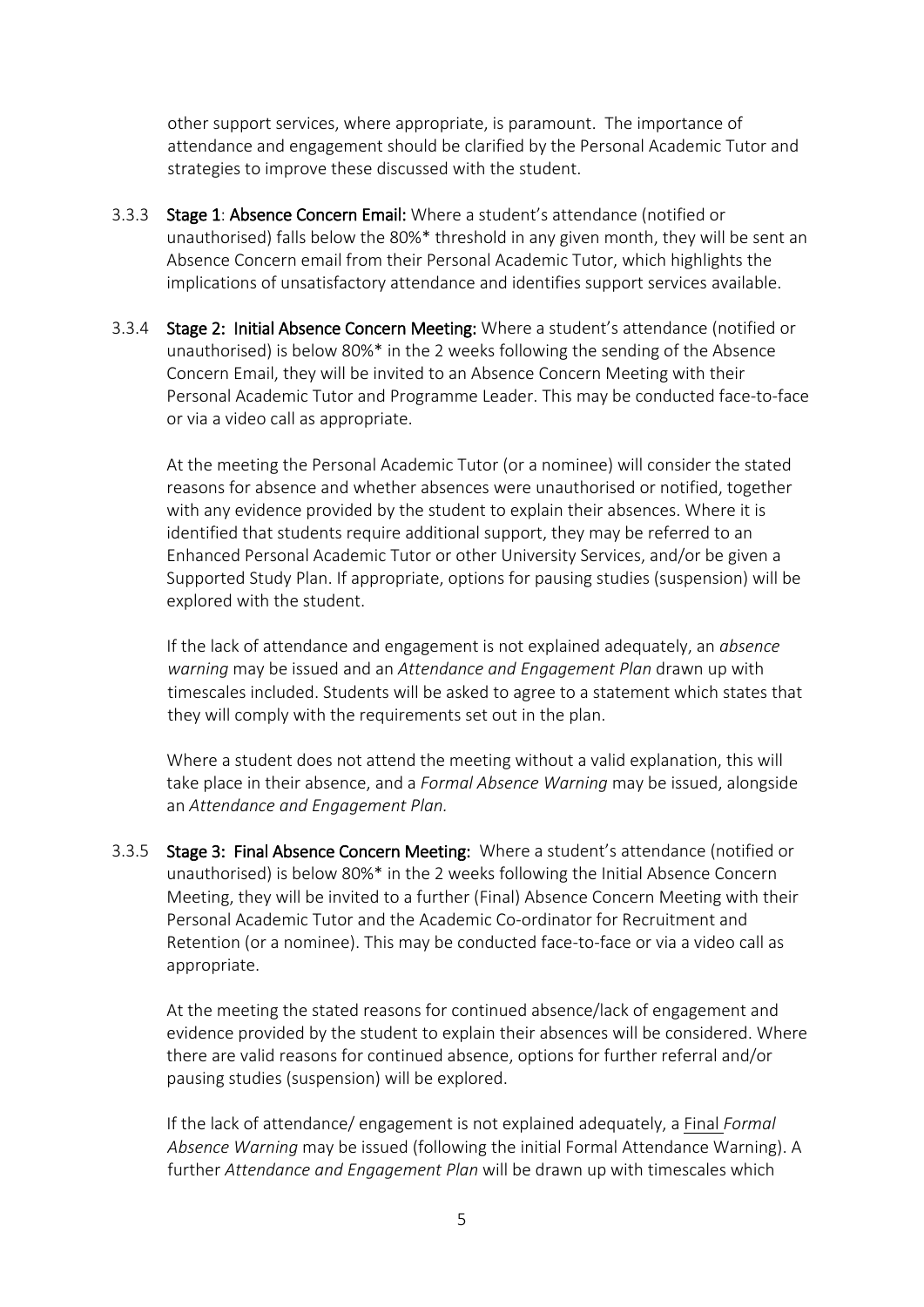students will be asked to sign to confirm they will comply with the requirements set out.

Where a student does not attend the meeting without a valid explanation, this will take place in their absence, and a final formal A*bsence Warning* may be issued, alongside a further *Attendance and Engagement Plan.* 

3.3.6 Notification of Intention to Withdraw : If a student does not attend/engage following a final *Formal Absence* Warning, they will be sent a Notification of Intention to Withdraw, following authorisation by the Head of School.

If after 8 weeks from the start of a programme an enrolled student has never attended or engaged with the University, they may, following investigation by their assigned Personal Academic Tutor and authorisation by the Head of School, also be sent a Notification of Intention to Withdraw if there is no legitimate reason for their absence.

Please see Section 5 for reviewing and appealing withdrawal decisions.

\*Attendance threshold may differ for specific programmes as identified in individual Programme Handbooks.

# <span id="page-5-0"></span>3.4 Additional Requirements for International Students Sponsored under Tier 4/Student Visa Route.

International students sponsored under Tier 4 or the Student Visa Route who request a notified absence which exceeds one week must be referred to the International Student Compliance Manager by the Programme Leader.

Where an international student is sponsored under Tier 4 or the Student Visa Route, they may be referred to the International Student Advisor in the Initial Absence Concern Meeting. The International Student Compliance Manager should be invited to attend the Final Absence Concern Meeting.

In addition to withdrawal of sponsorship due to unsuccessful outcomes of Absence Concern Meetings (see 3.3.6), the University is required to withdraw sponsorship of any international student on a programme at HE6 or above who does not attend and engage for a period of 60 consecutive days.

International students on taught programmes with Level 3, HE4 or HE5 awards who are sponsored under Tier 4 or the Student Visa Route will be withdrawn if their attendance falls below 80%\* for three consecutive months, unless there are exceptional and evidenced reasons for the non-attendance (e.g. illness).

Any international student who is sponsored by the University under Tier 4 or the Student Visa Route seeking to suspend studies must first be referred to the International Student Compliance Manager before doing so.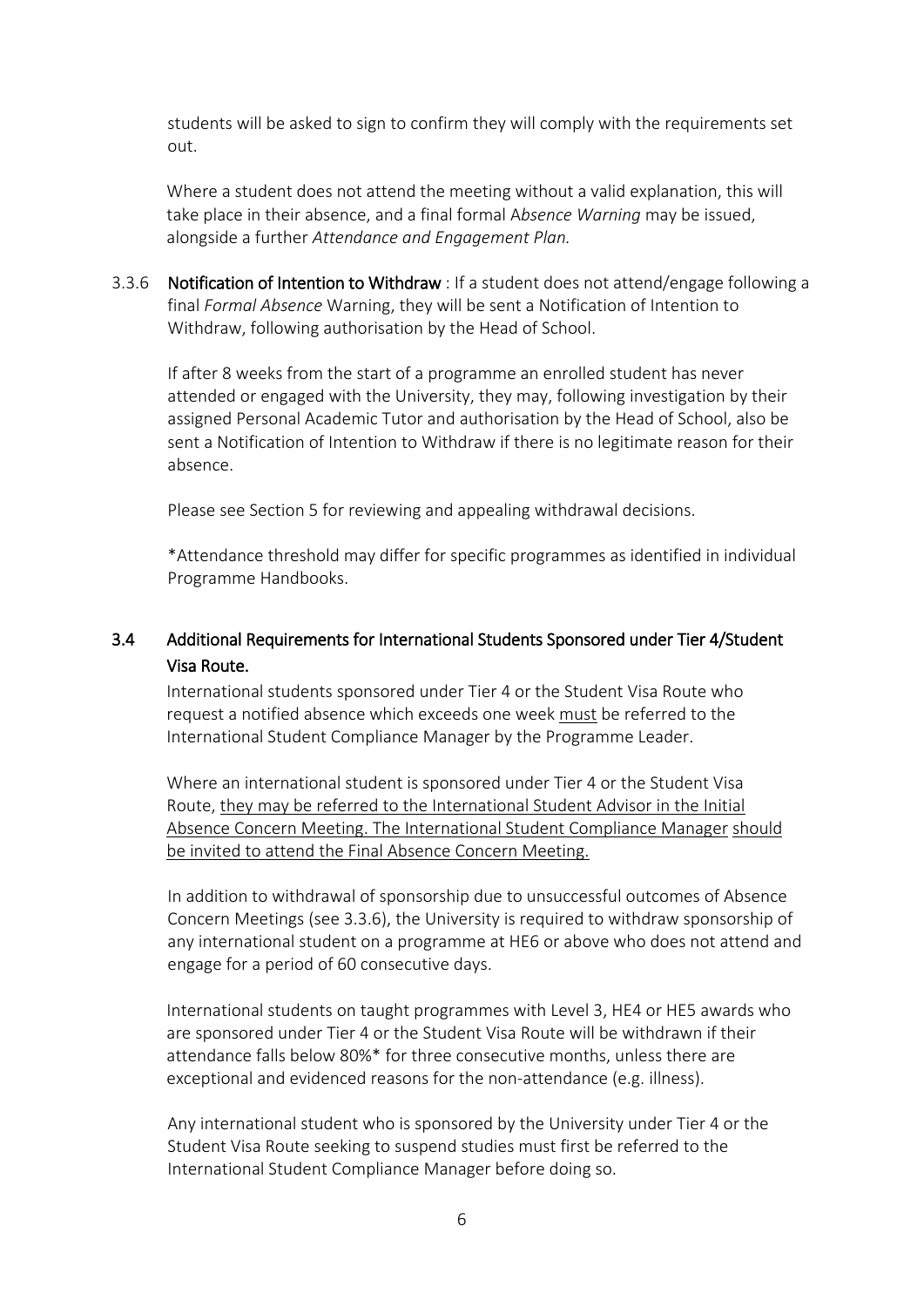\*Attendance threshold may differ for specific programmes as identified in individual Programme Handbooks.

## <span id="page-6-0"></span>3.5 Recording Meetings and Communications

It is essential that contact and interventions to support students, as well as absence concern meetings and their outcomes, are logged as Personal Tutor Interactions on the Pulse record system by the Personal Academic Tutor in a timely manner.

## <span id="page-6-1"></span>4. ATTENDANCE/ENGAGEMENT AND ASSESSMENT BOARD DECISIONS

Where a student has not satisfactorily attended and engaged with a module or number of modules and has been unsuccessful, an Assessment Board may decide it is appropriate for them to repeat a period of study (if applicable) or be withdrawn (made fail and finish), as outlined in the Assessment Regulations.

## <span id="page-6-2"></span>5. REVIEWS AND APPEALS AGAINST WITHDRAWAL FOR NON-ATTENDANCE

- 5.1 Students who have been sent a *Notification of Intention to Withdraw* may send a request for a review of the decision to the Dean of Faculty within two weeks of the notification being sent. At the discretion of the Dean, the student may if appropriate be offered re-admission to the University on the condition that they sign and comply with an *Attendance and Engagement Plan*.
- 5.2 Students who do not request a review or who have an unsuccessful review outcome may appeal the withdrawal decision using the Academic Appeals procedures detailed on the Student Policy Zone. A successful appeal outcome may also include readmission to the University on the condition that they sign and comply with an *Attendance and Engagement Plan.*

#### <span id="page-6-3"></span>6 PUNCTUALITY

- 6.1 The University expects punctual attendance at all scheduled sessions. These may include face-to-face or online lectures, seminars, workshops, placements, tutorials and other set interactions which are set out at module level in Module Guides and on the VLE.
- 6.2 Students should plan to arrive in good time for all scheduled sessions and remain for the duration of these. Late arrival at, as well as early departure from, scheduled sessions can be perceived as discourteous, unprofessional and disruptive to other class members and tutors. The tutor has the discretion to reasonably refuse admission to students who arrive late.
- 6.3 Students who know in advance that they may be late to a scheduled session or who need to leave early should notify their Module Leader as soon as is practicably possible.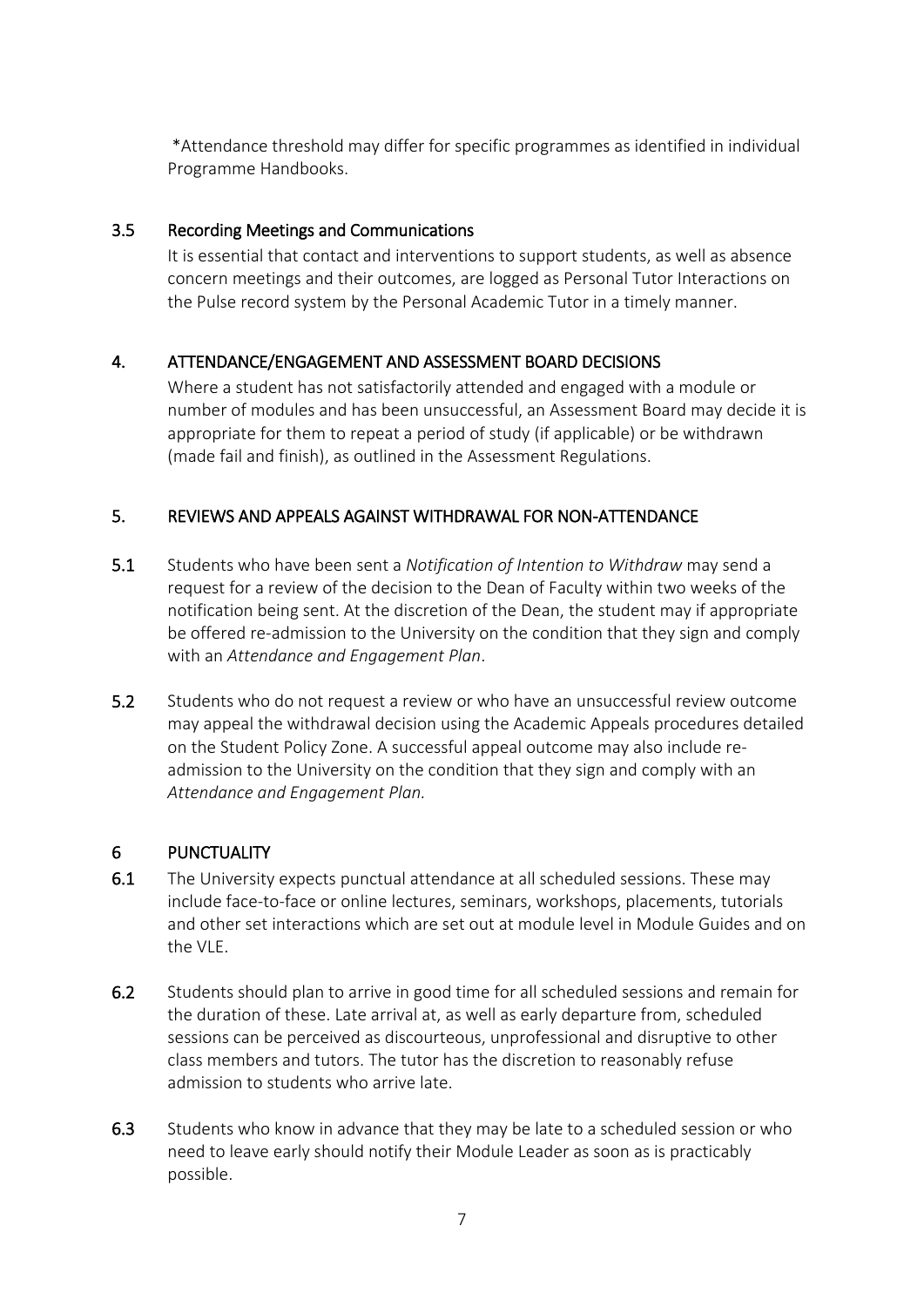6.4 It should be noted that students who "check in" later than 10 minutes after the start of the class and/or who are recorded by their Module Tutor as attending later than 10 minutes after the start of the class, will have a late mark automatically shown on the register.

| <b>Stage</b>          | Action                                                                  | Responsibility                |
|-----------------------|-------------------------------------------------------------------------|-------------------------------|
| Routine: Standard     | Module Tutors monitor attendance and                                    | Module Tutor                  |
| monitoring at         | engagement and report any absence                                       |                               |
| module level          | concerns to Personal Academic Tutor.                                    |                               |
| Informal: Short       |                                                                         | Personal Academic             |
| periods of absence    | Early intervention via routine meeting<br>with Personal Academic Tutor. | Tutor                         |
| or emerging           | Personal Academic Tutor invites student                                 |                               |
| patterns/concerns     | to meet and discuss reasons for absence                                 |                               |
|                       | and offer support options.                                              |                               |
| Stage 1: Attendance   | Absence Concern Email sent detailing                                    | Automated monthly             |
| below 80%*            | implications for absence and range of                                   | report generated by           |
| threshold over one    | support on offer.                                                       | SDM.                          |
| month                 | Report generated each month to                                          | Academic Support              |
|                       | identify relevant students. Email sent                                  | Services generate SITs        |
| *Threshold may        | from Personal Academic Tutor.                                           | letters to Personal           |
| differ for specific   | Students asked to respond with reason                                   | Academic Tutors.              |
| programmes            | for absences and any relevant evidence.                                 | Personal Academic             |
|                       |                                                                         | Tutors email students.        |
| Stage 2: Attendance   | <b>Initial Absence Concern Meeting</b>                                  | Personal Academic             |
| below 80%*            | convened by Personal Academic Tutor                                     | Tutor,                        |
| threshold over 2      | (recorded on PULSE)                                                     | Programme Leader              |
| weeks after Absence   | Meeting takes place on agreed                                           |                               |
| Concern Email sent.   | date/time*.                                                             | <b>International Students</b> |
|                       | Student asked to provide evidence of                                    | referred to                   |
| *Threshold may differ | reason for absence.                                                     | <b>International Student</b>  |
| for specific          | Formal Absence Warning issued and                                       | Advisor if required           |
| programmes.           | Attendance Action Plan drawn up if no<br>valid reason for absence.      |                               |
|                       | *Where a student does not attend the                                    |                               |
|                       | meeting without a valid explanation, the                                |                               |
|                       | meeting will take place in their absence.                               |                               |
| Stage 3: Attendance   | <b>Final Absence Concern Meeting</b>                                    | Personal Academic             |
| below 80%*            | convened by Personal Academic Tutor                                     | Tutor,                        |
| threshold over 2      | (recorded on PULSE).                                                    | Academic Co-ordinator         |
| weeks after Initial   | Meeting takes place on agreed                                           | - R and R,                    |
| Absence Concern       | date/time*.                                                             | International Student         |
| Meeting.              | Student asked to provide evidence of                                    | Compliance Manager            |
|                       | reason for continued absence.                                           |                               |

# <span id="page-7-0"></span>ANNEX A: ABSENCE MONITORING PROCEDURE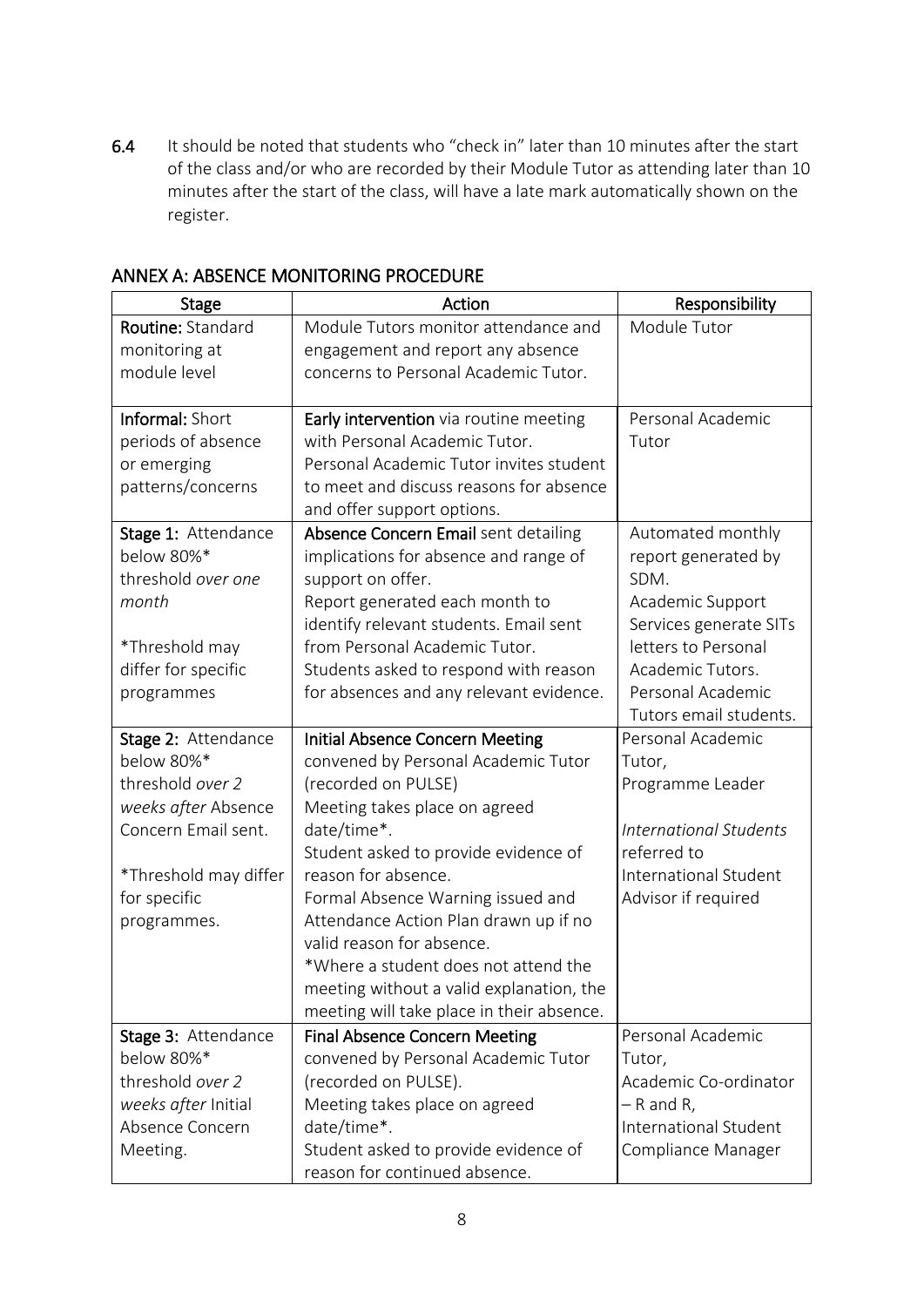| *Threshold may         | Final Formal Absence Warning issued      | (International Students |
|------------------------|------------------------------------------|-------------------------|
| differ for specific    | and action plan if no valid reason for   | only)                   |
| programmes.            | absence.                                 |                         |
|                        | *Where a student does not attend the     |                         |
|                        | meeting without a valid explanation, the |                         |
|                        | meeting will take place in their absence |                         |
| Stage 4: Attendance    | Notification of intention to withdraw    | Academic Co-ordinator   |
| below 80%*             | email sent by Academic Co-ordinator-R    | $-$ R and R,            |
| threshold over 2       | and R (Head of School and Personal       | Dean of Faulty          |
| weeks after Final      | Academic Tutor copied in - recorded on   |                         |
| Absence Concern        | PULSE).                                  |                         |
| Meeting.               |                                          |                         |
|                        | Includes right to be reviewed by Dean    |                         |
| *Threshold may be      |                                          |                         |
| different for specific | If review not requested within 2 weeks,  |                         |
| programmes             | or review is unsuccessful, student       |                         |
|                        | withdrawn.                               |                         |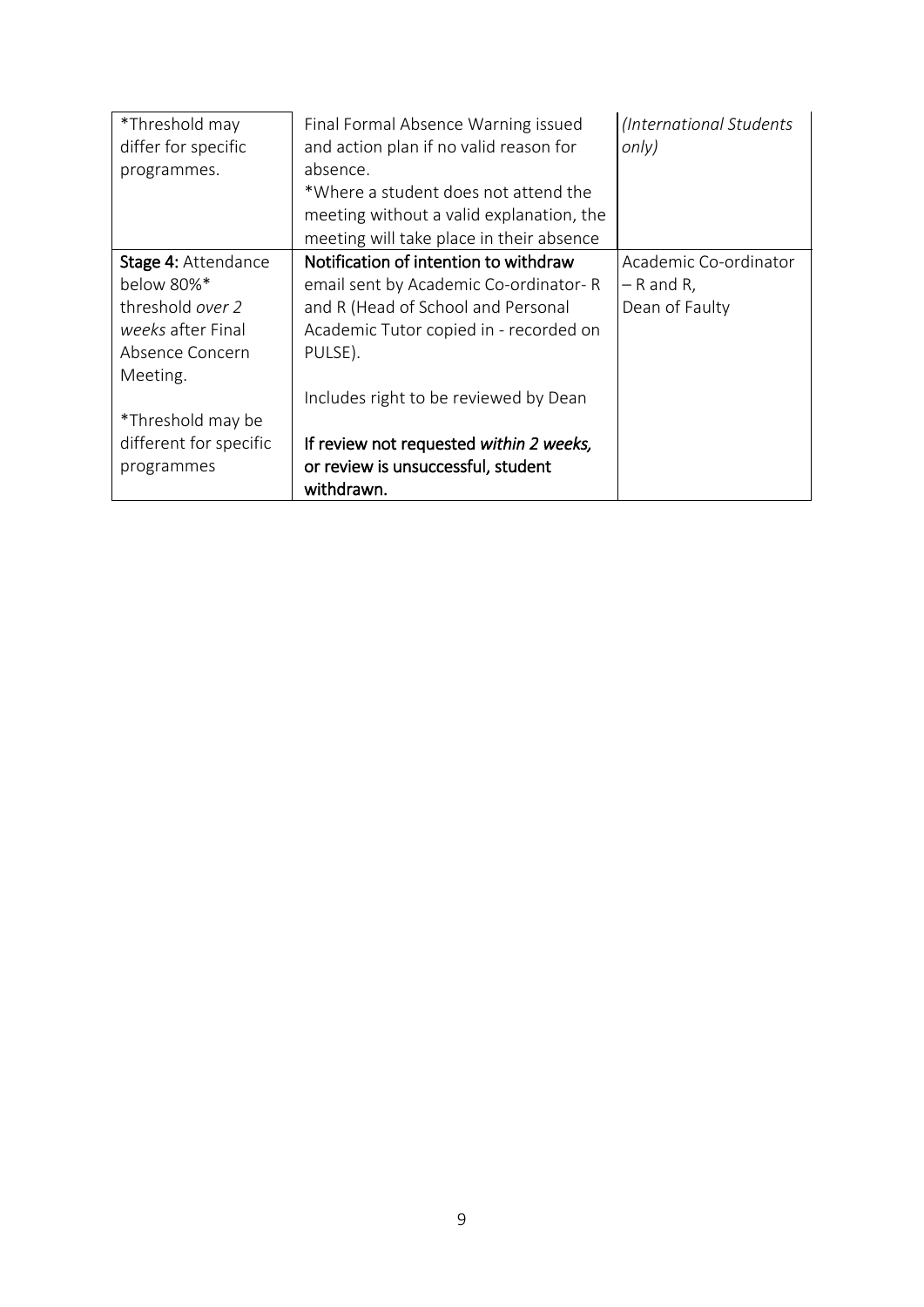# <span id="page-9-0"></span>ANNEX B: RESPONSIBILITIES

- 1. Students are responsible for:
	- a. Punctual attendance at scheduled learning and teaching sessions associated with their programme of study and/or engaging with the online activities;
	- b. Checking in to scheduled sessions via MyBolton App when attending these or notifying the Module Tutor if they are unable to do so;
	- c. Notifying their Module Tutors in advance that they are unable to attend scheduled classes or meetings and will be engaging on the VLE;
	- d. Obtaining approval from their Programme Leader and Personal Academic Tutor for notified periods of absence;
	- e. Notifying their Module Tutors if their attendance has been incorrectly recorded.

# 2. Module Tutors are responsible for:

- a. Reminding students of the importance of regular attendance and engagement.
- b. Verifying student attendance of scheduled sessions;
- c. Recording student absences on the registers within two weeks of the session;
- d. Keeping alert on student progress;
- e. Flagging up a period of absence or pattern of absence to the Programme Leader and Personal Academic Tutor.

## 3. Personal Academic Tutors are responsible for:

- a. Introducing themselves to their tutees and clarifying their role in relation to support, retention, and management of attendance/engagement;
- b. Checking their tutees' attendance records if absence issues have been identified;
- c. Carrying out scheduled tutorials with tutees which include discussion of any absence issues;
- d. Referring international students sponsored under Tier 4 or the Student Visa Route to the International Student Advisor if necessary;
- e. Referring tutees to other sources of support that may be available to them e.g. Student Liaison Officers, Disability Service, Counselling Service, Financial Advisor;
- f. Setting up and facilitating Absence Concern Meetings and inviting relevant staff (See Annex A);
- g. Drawing up *Attendance and Engagement Plans* for tutees;
- h. Issuing *Attendance and Engagement Warnings;*
- i. Keeping alert on the tutee's progress once the student is attending again;
- j. Referring the tutee to the Academic Co-ordinator for Recruitment and Retention if the tutee continues to fail to attend.
- 4. Programme Leaders\* are responsible for:
	- a. Ensuring that all teaching staff are maintaining accurate records of student attendance;
	- b. Ensuring that students are informed of the importance of regular attendance at, and engagement with, scheduled sessions - through programme induction (new and continuing students), and by referring to this policy and information in Programme Handbooks, Module Guides and other programme documentation;
	- c. Authorising notified absences.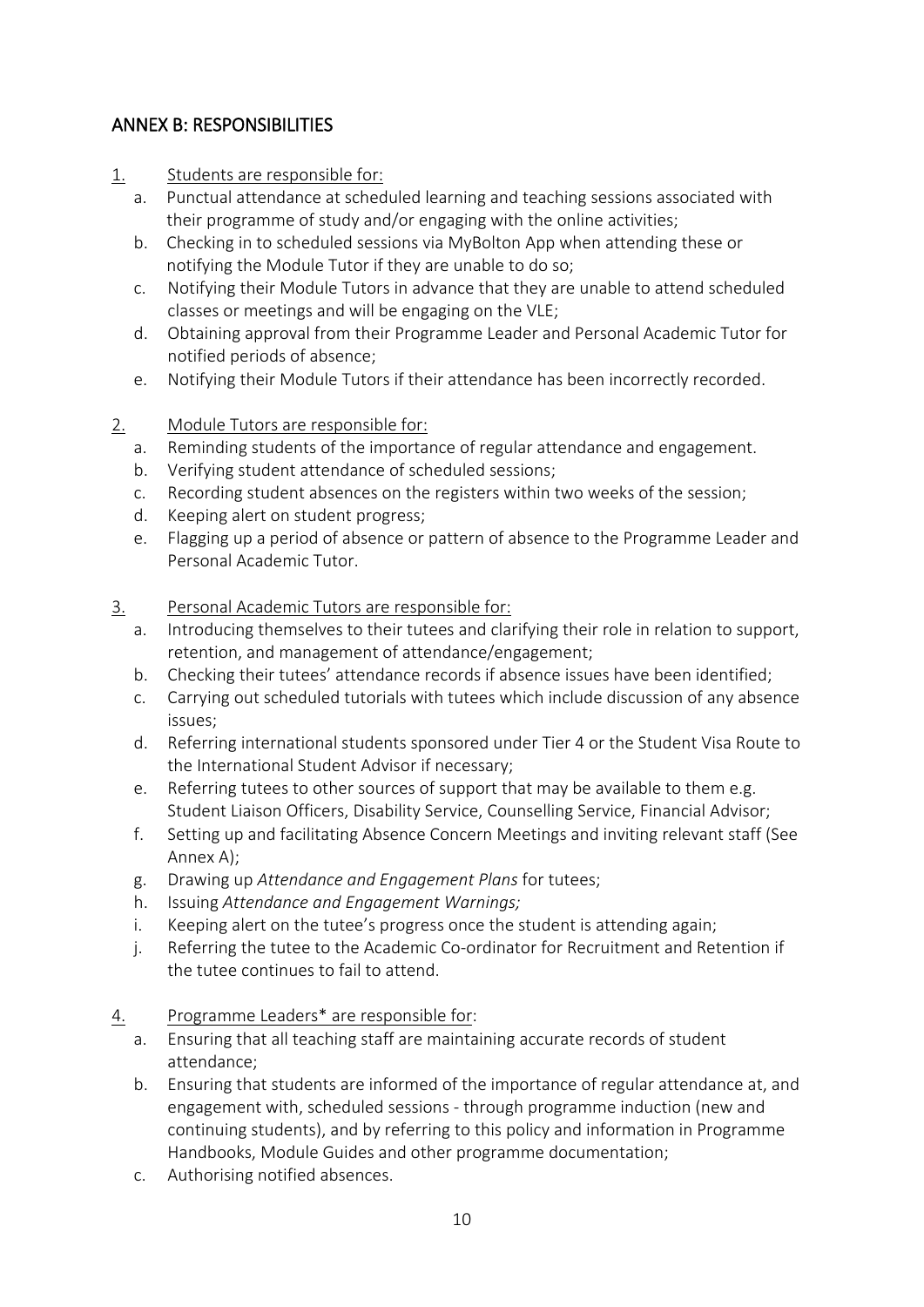- \* Where programmes have large cohorts, this may be the role of the Cohort Leader.
- 5. Academic Co-ordinators for Recruitment and Retention are responsible for:
	- a. Following up on attendance concerns identified by Personal Academic Tutors;
	- b. Together with Personal Academic Tutors attending the Final Absence Concern Meeting with students to discuss their attendance;
	- c. Liaising with the International Student Compliance Manager over international student attendance issues;
	- d. Issuing *Attendance and Engagement Plans and Warnings*;
	- e. Advising Heads of Schools of students who need to be withdrawn.
- 6. Heads of School are responsible for:
	- a. Authorising the withdrawal of students who have failed to attend;
	- b. Ensuring teaching staff are aware of the Attendance and Engagement Policy and are promoting it to students and implementing it appropriately.
- 7. The Students' Union General Manager is responsible for:
	- a. Monitoring the attendance of any sabbatical officer of the Students' Union who is sponsored under Tier 4 or the Student Visa Route and notifying the International Student Compliance Manager of any absence concerns.
- 8. The International Student Compliance Manager is responsible for:
	- a. Sending Absence Concern Emails to International Students;
	- b. Noting and attending Final Absence Concern meetings;
	- c. Notifying the UKVI of withdrawn students in accordance with Home Office regulations at the time of withdrawal.
- 9. The International Student Advisor is responsible for:
	- a. Providing support to International Students to help them improve their attendance;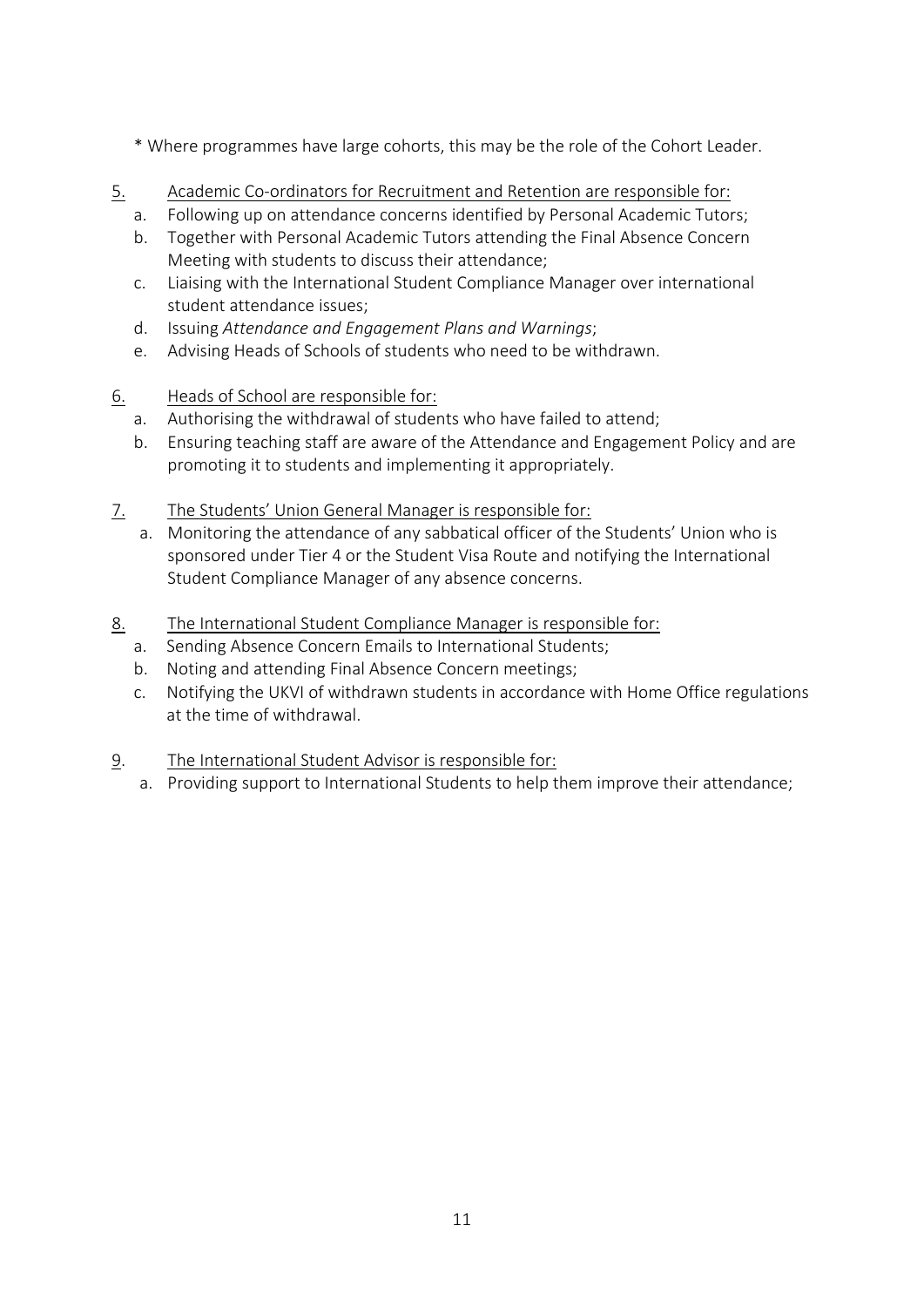# <span id="page-11-0"></span>ANNEX C: ENGAGEMENT POLICY FOR INTERNATIONAL POSTGRADUATE RESEARCH STUDENTS

1. Scope: This section sets out the specific engagement requirements for international postgraduate research students in the UK who are sponsored under Tier 4 or the Student Visa Route.

2. Attendance and Engagement Expectations: It is expected that all Postgraduate Research students meet with their Director of Studies on a monthly basis up to the completion of their research. This monthly meeting may be face to face at the University in Bolton or via video calling.

International students sponsored under Tier 4 or the Student Visa Route are required to complete a Research Attendance form either during or directly following the meeting with their supervisor. This form must be signed by both the student and the Director of Studies (copies should be retained by both student and Director of Studies).

3. Remote Study Outside the UK: Students wishing to undertake their research studies for a period of time outside the UK must receive approval from both the International Student Compliance Manager and their Director of Studies. Engagement and attendance expectations as set out above will apply.

4. Notified absence: If an international student is unable to attend and/or engage for a period of time, for example due to illness, he/she should seek approval for a notified absence from both their Director of Studies and the International Student Compliance Manager. Please note that normally any approved absence must not exceed 60 days in duration and the student must still be able to complete their studies within the time granted on their visa. Documents must be provided to the International Student Compliance Manager to be retained as evidence.

5. Holidays: International students wishing to take holiday must complete a Postgraduate Research Holiday request form. Holiday requests must be approved by the student's Director of Studies and forwarded to the International Student Compliance Manager, normally 2 weeks prior to the holiday period.

6. Non-compliance: Students who fail to submit a Research Student Attendance form during any month will be deemed to be absent from their research studies. They will be contacted by email and asked to explain the reason for non-submission. If a student fails to submit a Research Student Attendance form for two consecutive months, they will be invited to a meeting with their Director of Studies and the International Student Compliance Manager to discuss attendance concerns.

If a student does not provide a satisfactory explanation for missing two monthly supervision meetings, does not attend the meeting requested or fails to submit a Research Student Attendance form for three consecutive months, they will be referred to the Executive Dean –